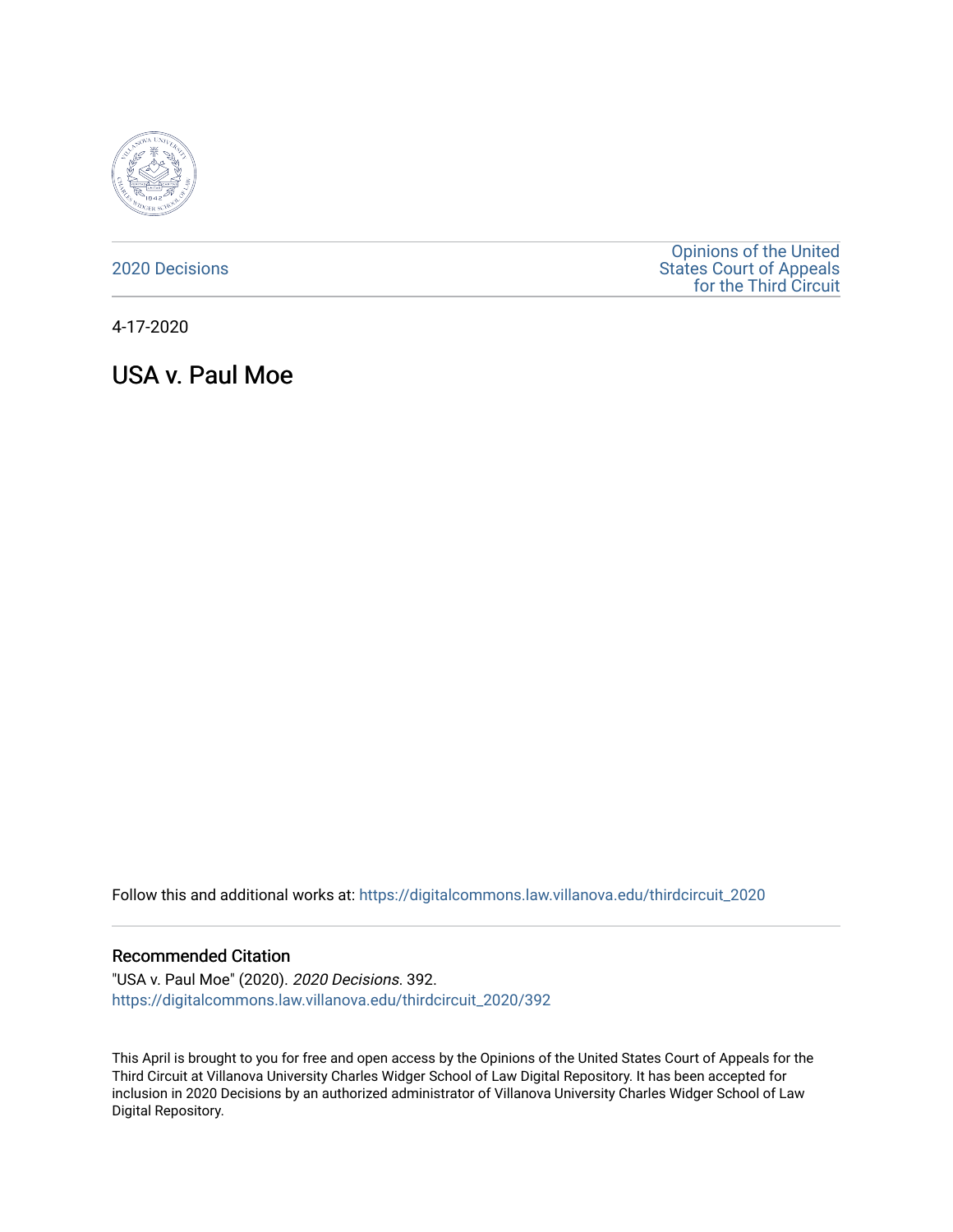## NOT PRECEDENTIAL

# UNITED STATES COURT OF APPEALS FOR THE THIRD CIRCUIT

\_\_\_\_\_\_\_\_\_\_\_\_\_\_\_\_

No. 18-1795  $\frac{1}{2}$ 

## UNITED STATES OF AMERICA

v.

PAUL MOE,

 $\frac{1}{2}$ 

Appellant

Appeal from the United States District Court for the District of New Jersey (D.C. Criminal Action No. 2-17-cr-00277-001) District Judge: Honorable Katherine S. Hayden

Submitted under Third Circuit LAR 34.1(a) on March 15, 2019

 $\frac{1}{2}$ 

Before: MCKEE, ROTH and FUENTES, Circuit Judges

(Opinion filed: April 17, 2020)  $\frac{1}{2}$ 

> OPINION \_\_\_\_\_\_\_\_\_\_\_\_\_\_\_\_

ROTH, Circuit Judge

This disposition is not an opinion of the full Court and pursuant to I.O.P. 5.7 does not constitute binding precedent.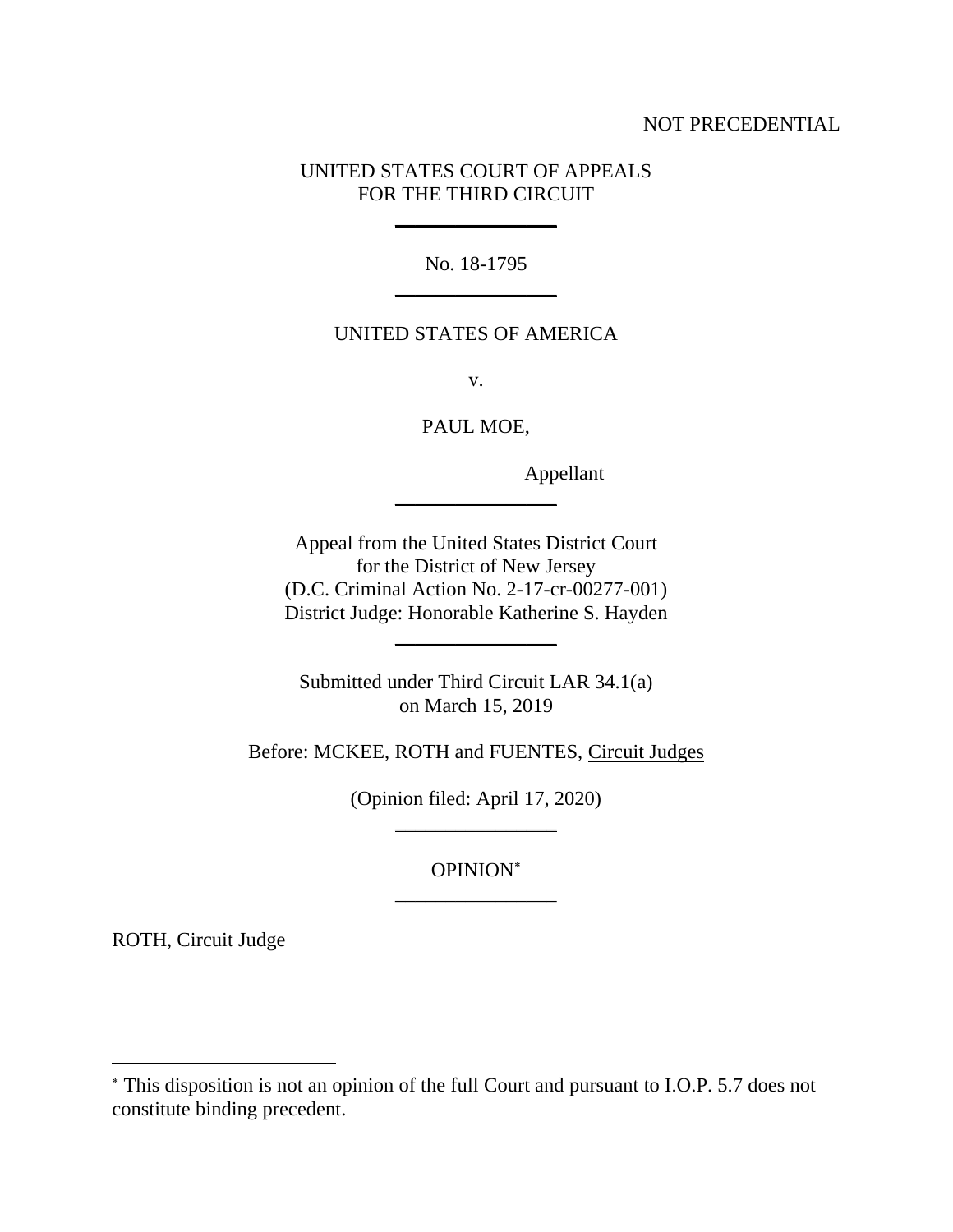Paul Moe was convicted of wire fraud and conspiracy to commit wire fraud for submitting false time sheets to his employer. Moe's time sheets stated he had worked forty hours per week when, in fact, he had worked far less. Moe concedes that he was not present at his job forty hours per week. Instead, he argues that his time sheets were not materially false because, pursuant to contractual language, he was not actually required to fulfill the forty-hour requirement. For that reason, he contends that the District Court should have granted his motion for a judgment of acquittal on the ground that there was insufficient evidence to sustain his convictions. He also objects to the District Court's jury instructions, its failure to exclude evidence regarding his extramarital affair, and its failure to strike a portion of the government's summation. We will affirm the District Court on all grounds.

#### **I**

Moe worked for APM Terminals, a port and terminal operator, as a General Foreman. Pursuant to the terms of a collective bargaining agreement between his employer and his union, ILA Local 1804-1, which was amended in a 2013 Memorandum of Settlement (MOS), Moe qualified as an "Incumbent" and received his compensation in the form of a Special Package. Moe's Special Package compensated him twenty-four hours per day, seven days per week because he was on-call 24/7; the twenty-four hours were made up of eight hours of straight time, twelve hours of overtime, and four hours of double overtime, resulting in annual compensation in excess of \$400,000. The relevant provision of the MOS, for the purposes of this appeal, states that "incumbent" employees like Moe:

2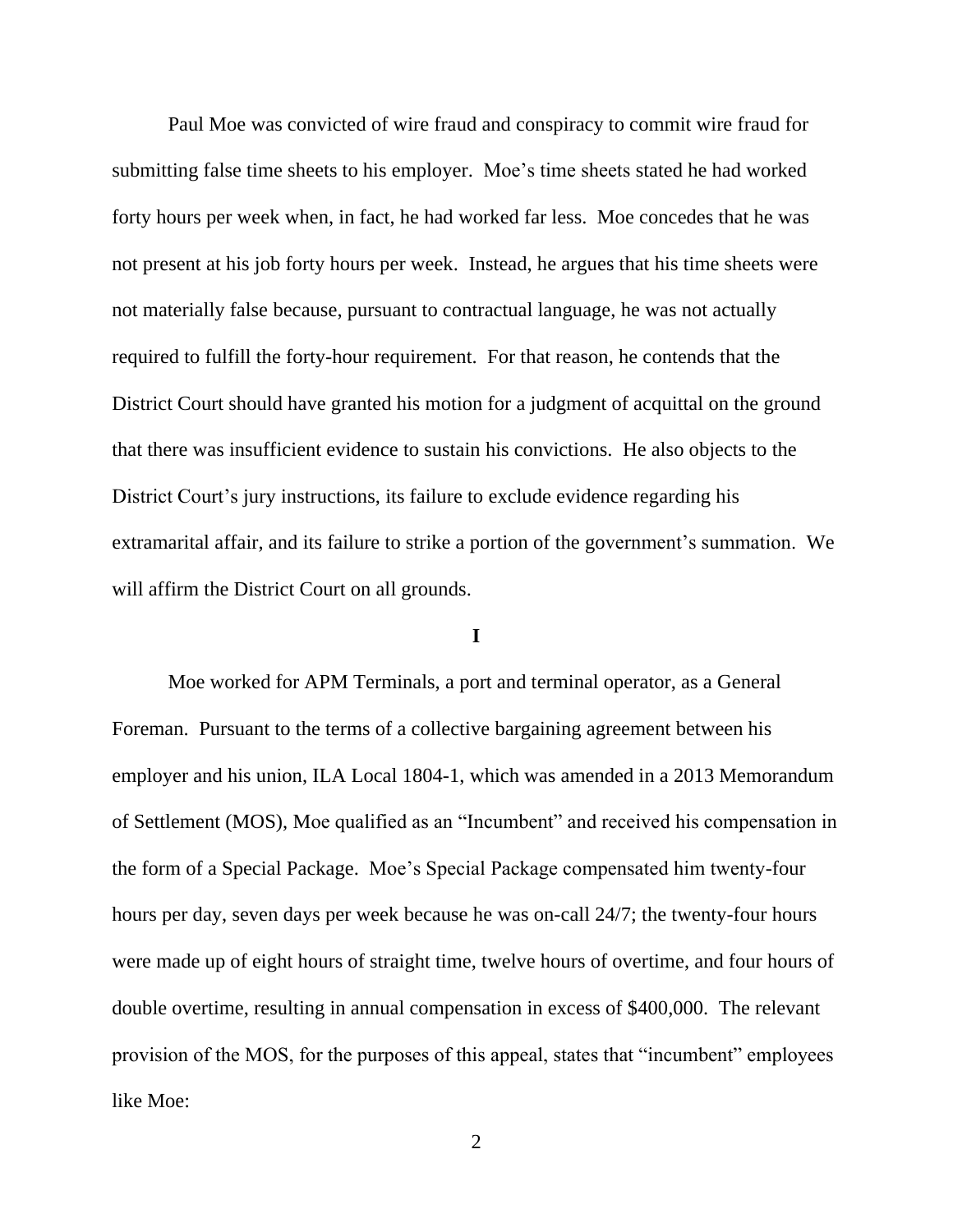will be assigned specific work tasks by their Employers, *will be required to be physically present* engaged in that work *when required by their Employers for a minimum of forty 40 hours per week*, and will be required to report to the terminals when required by their Employers. Employees not present at work when required will be subject to docking of pay and suspensions for repeated offenses.<sup>1</sup>

The parties dispute whether Moe was required to be physically present at APM's port for forty hours per week to qualify for his Special Package compensation. Moe contends that the phrase "when required" in the MOS meant that he had to report to work only when instructed by his employer. The government asserts that the MOS, in addition to the evidence submitted at trial, establishes that Moe was subject to a requirement of being at work for a minimum of forty-hours a week and submitted time sheets he knew to be false.

Moe was indicted on July 19, 2017. Following a trial, a jury convicted Moe of thirteen counts of wire fraud and one count of conspiracy to commit wire fraud in violation of 18 U.S.C. §§ 1343 and 1349. Moe moved for a judgment of acquittal under Fed. R. Crim. P. 29, and the District Court denied the motion.

### **II**

We will affirm the District Court's denial of Moe's Rule 29 motion because there was sufficient evidence for a reasonable jury to convict Moe.<sup>2</sup> We review a sufficiency of the evidence challenge de novo and view the evidence in the light most favorable to

 $<sup>1</sup>$  A62 (emphasis added).</sup>

<sup>&</sup>lt;sup>2</sup> The government argues that Moe waived his argument that the MOS did not require him to work forty hours per week. We do not address this argument because we hold that the jury had sufficient evidence to convict Moe of wire fraud.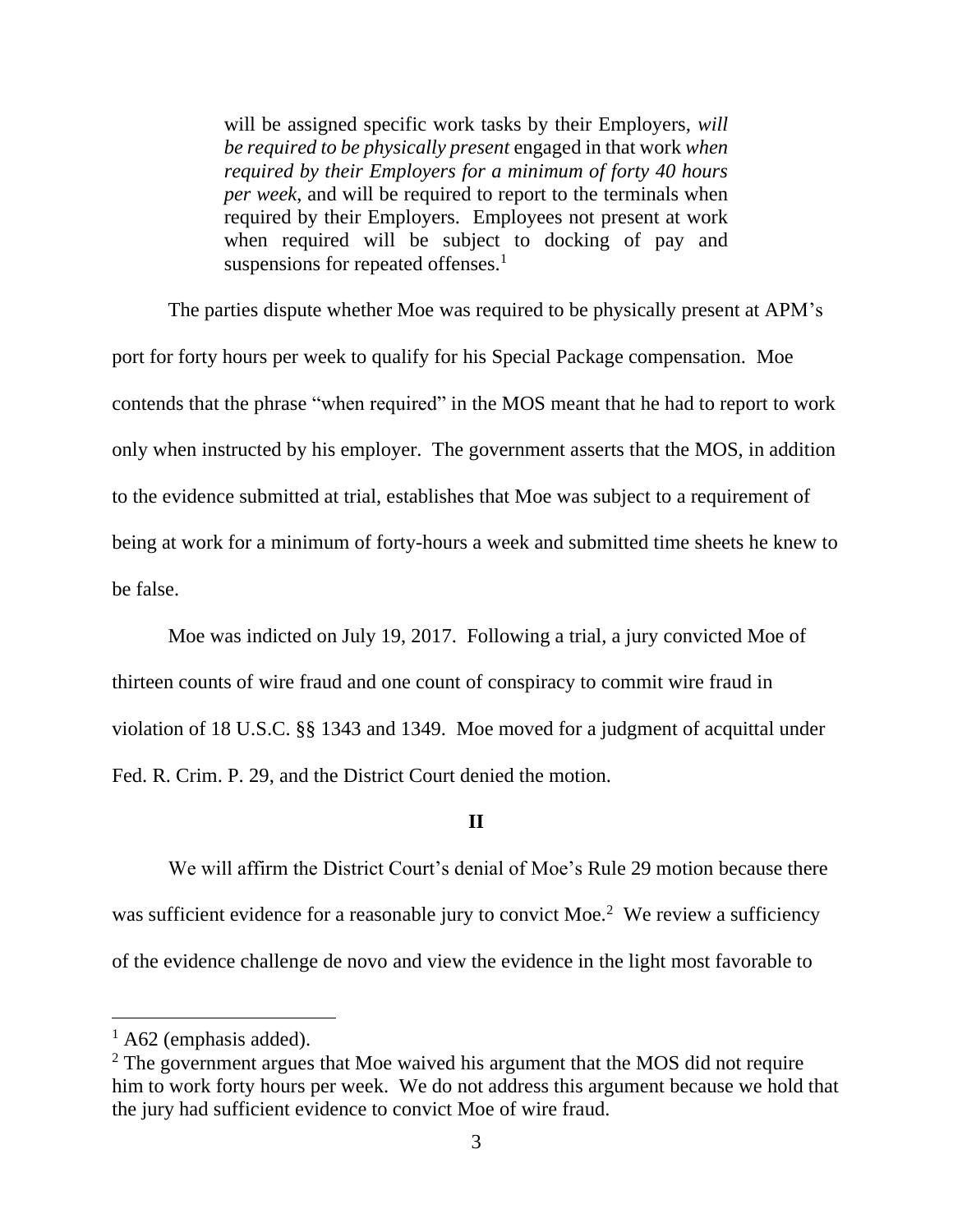the prosecution.<sup>3</sup> Moe carries the burden to show that "no reasonable juror could accept evidence as sufficient to support the conclusion of the defendant's guilt beyond a reasonable doubt."<sup>4</sup>

Moe's primary argument is that, pursuant to the MOS, he only had to report "when required" by his employer, and, therefore, he could not have committed fraud because he did not make any material misrepresentations on his time sheets, an essential element of wire fraud.<sup>5</sup> However, the prosecution presented numerous pieces of evidence showing that Moe was in fact required to work forty hours per week and that Moe knew he was subject to this requirement. First, the MOS stated that Moe was required to work forty hours per week.<sup>6</sup> Second, Moe's supervisor and other Special Package holders testified that the forty-hour requirement was mandatory.<sup>7</sup> Third, in Moe's prior testimony, which was read to the jury, he said he normally worked "Monday through Friday" and sometimes on Saturday and Sunday.<sup>8</sup>

At trial, however, after the evidence showed that Moe was not at work anywhere close to forty hours per week, he abandoned any argument about how frequently he reported to work and rested instead on his supposed interpretation of the MOS. Based on this evidence, we cannot say that no reasonable juror could have concluded that Moe

<sup>3</sup> *United States v. Miller*, 527 F.3d 54, 60 (3d Cir. 2008).

<sup>4</sup> *United States v. Anderskow*, 88 F.3d 245, 251 (3d Cir. 1996) (internal citation omitted).

<sup>5</sup> *United States v. Bryant*, 655 F.3d 232, 248 (3d Cir. 2011).

<sup>6</sup> Two other binding agreements—the Master Contract governing union workers and the collective bargaining agreement—also included the forty-hour requirement. *See* SA1140, SA1238-39.

<sup>7</sup> *See, e.g.*, SA368, SA489, SA536.

<sup>8</sup> SA927.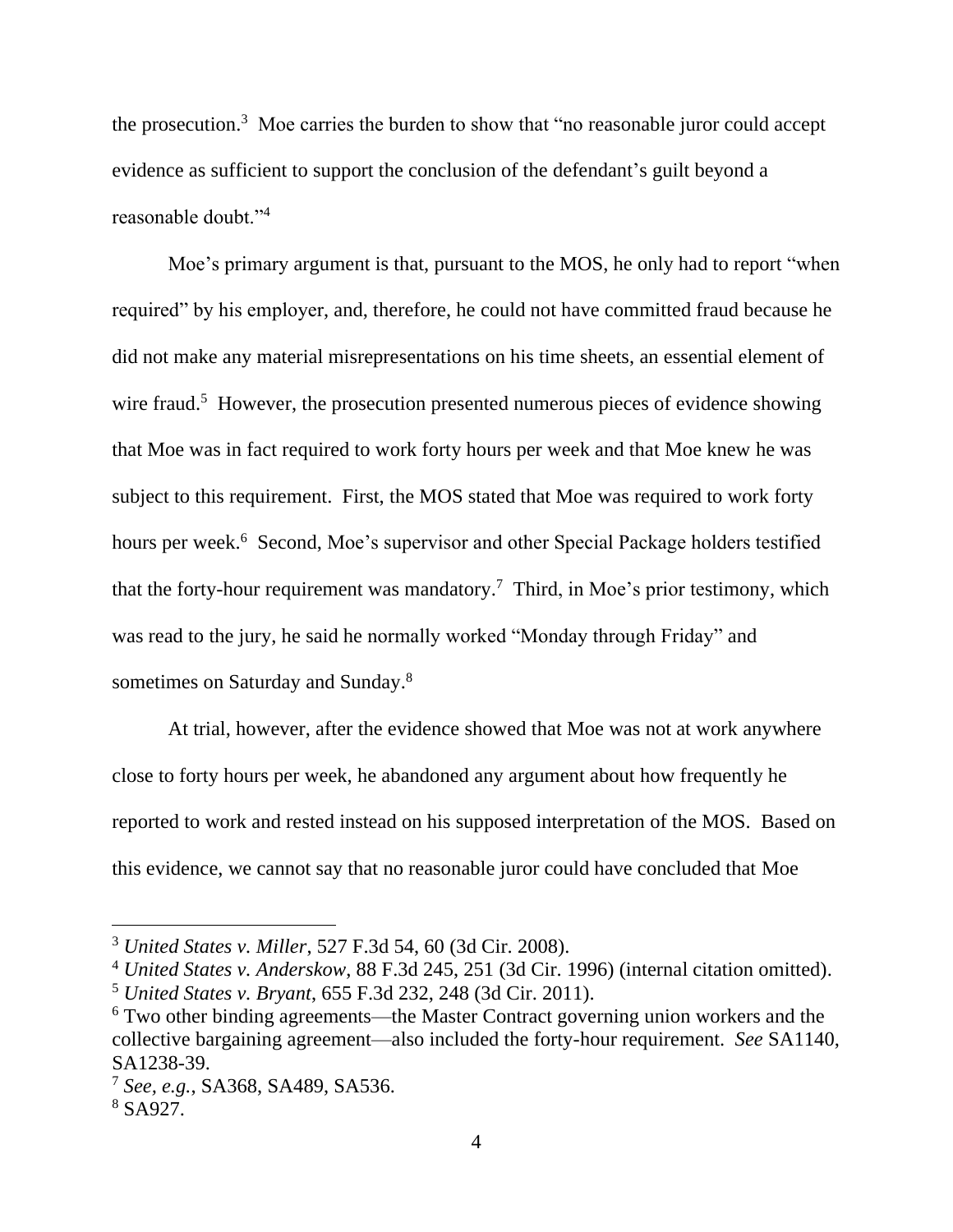knew he was subject to a forty-hour work week requirement and submitted materially false time sheets.<sup>9</sup>

## **III**

Moe's remaining arguments also fail. First, Moe contends the jury should have been instructed that Moe was entitled to acquittal if they had any reasonable doubt as to the government's interpretation of the forty-hour requirement in the MOS and that they were to apply principles of civil contract law in interpreting the MOS. Moe, however, agreed to the jury instructions and, therefore, waived this argument.<sup>10</sup>

Second, the District Court did not commit plain error by admitting evidence of Moe's extramarital affair.<sup>11</sup> This established that Moe was hours away from his job site with his mistress during typical work hours and thus was unable to report to work "as required" by his employer. This evidence is relevant, particularly because it rebuts Moe's supposed interpretation of the MOS, and its probative value outweighs any prejudicial effect.<sup>12</sup>

Third, Moe argues that the District Court should have instructed the jury to ignore the government's statements implying that the presence of union leaders in the courtroom

<sup>&</sup>lt;sup>9</sup> Moe also argues that if he is entitled to judgment of acquittal on the charges relating to the forty-hour requirement, he should also be granted a new trial on the two counts related to his collection of his full compensation while on vacation. Because we affirm on the conviction, we do not address the latter.

<sup>10</sup> *United States v. Ozcelik*, 527 F.3d 88, 97, n.6 (3d Cir. 2008). Even if this argument is not waived, he cannot show plain error. *See United States v. Olano*, 507 U.S. 725, 733- 34 (1993).

<sup>11</sup> Plain error review applies because Moe did not object to the evidence at trial. *Olano*, 507 U.S. at 733-34.

<sup>12</sup> *United States v. Kemp*, 500 F.3d 257, 295 (3d Cir. 2007).